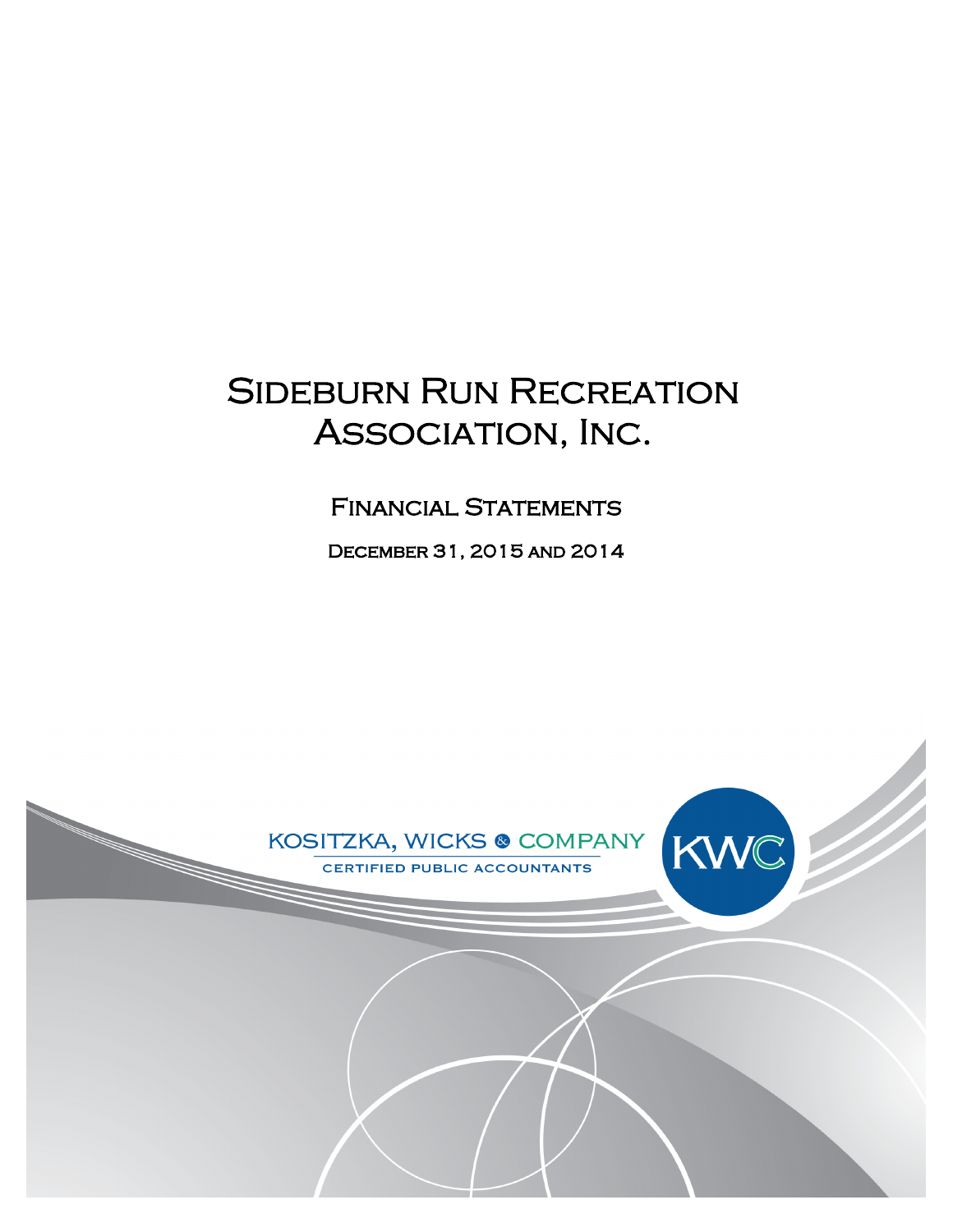### **Table of Contents**

## **Independent Auditor's Report**

#### **Financial Statements**

| Statements of Financial Position 2000 and 2000 and 2000 and 2000 and 2000 and 2000 and 2000 and 2000 and 2000 and 2000 and 2000 and 2000 and 2000 and 2000 and 2000 and 2000 and 2000 and 2000 and 2000 and 2000 and 2000 and |       |
|-------------------------------------------------------------------------------------------------------------------------------------------------------------------------------------------------------------------------------|-------|
|                                                                                                                                                                                                                               |       |
|                                                                                                                                                                                                                               |       |
| Notes to Financial Statements                                                                                                                                                                                                 | $4-7$ |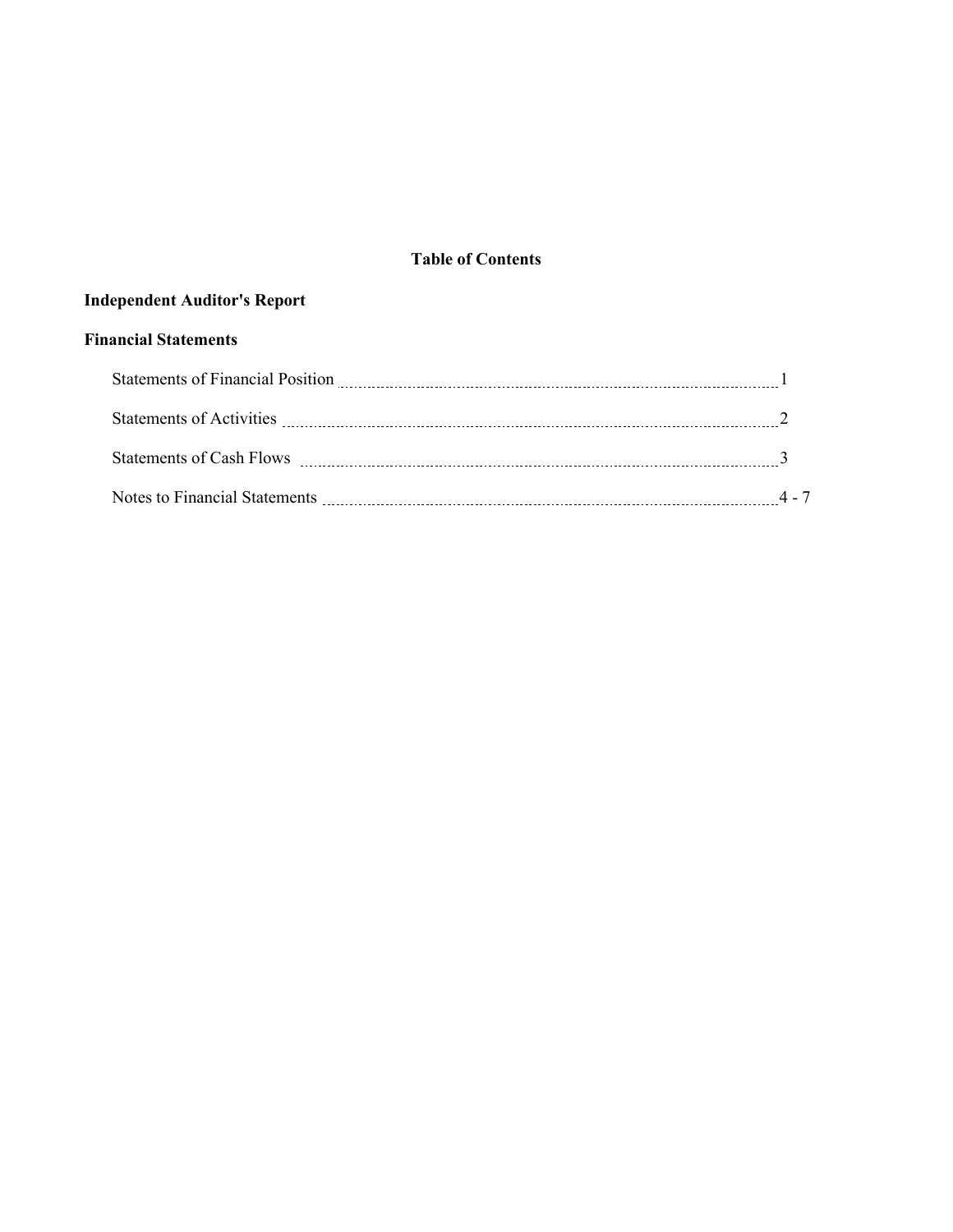

#### **Independent Auditor's Report**

To the Board of Directors of **Sideburn Run Recreation Association, Inc.**

We have audited the accompanying financial statements of **Sideburn Run Recreation Association, Inc.** (a nonprofit organization), which comprise the statements of financial position as of December 31, 2015 and 2014, and the related statements of activities and cash flows for the years then ended, and the related notes to the financial statements.

#### **Management's Responsibility for the Financial Statements**

Management is responsible for the preparation and fair presentation of these financial statements in accordance with accounting principles generally accepted in the United States of America; this includes the design, implementation, and maintenance of internal control relevant to the preparation and fair presentation of financial statements that are free from material misstatement, whether due to fraud or error.

#### **Auditor's Responsibility**

Our responsibility is to express an opinion on these financial statements based on our audits. We conducted our audits in accordance with auditing standards generally accepted in the United States of America. Those standards require that we plan and perform the audit to obtain reasonable assurance about whether the financial statements are free from material misstatement.

An audit involves performing procedures to obtain audit evidence about the amounts and disclosures in the financial statements. The procedures selected depend on the auditor's judgment, including the assessment of the risks of material misstatement of the financial statements, whether due to fraud or error. In making those risk assessments, the auditor considers internal control relevant to the entity's preparation and fair presentation of the financial statements in order to design audit procedures that are appropriate in the circumstances, but not for the purpose of expressing an opinion on the effectiveness of the entity's internal control. Accordingly, we express no such opinion. An audit also includes evaluating the appropriateness of accounting policies used and the reasonableness of significant accounting estimates made by management, as well as evaluating the overall presentation of the financial statements.

We believe that the audit evidence we have obtained is sufficient and appropriate to provide a basis for our audit opinion.

#### **Opinion**

In our opinion, the financial statements referred to above present fairly, in all material respects, the financial position of **Sideburn Run Recreation Association, Inc.** as of December 31, 2015 and 2014, and the changes in its net assets and its cash flows for the years then ended in accordance with accounting principles generally accepted in the United States of America.

Kositzka, Wicks and Company

Alexandria, Virginia October 31, 2016

5270 Shawnee Road, Suite 250 • Alexandria, Virginia 22312 PHONE: 703.642.2700 FAX: 703.750.9258 WEB: www.kwccpa.com *Members American Institute of Certified Public Accountants, Private Companies Practice Section and Virginia Society of Certified Accountants*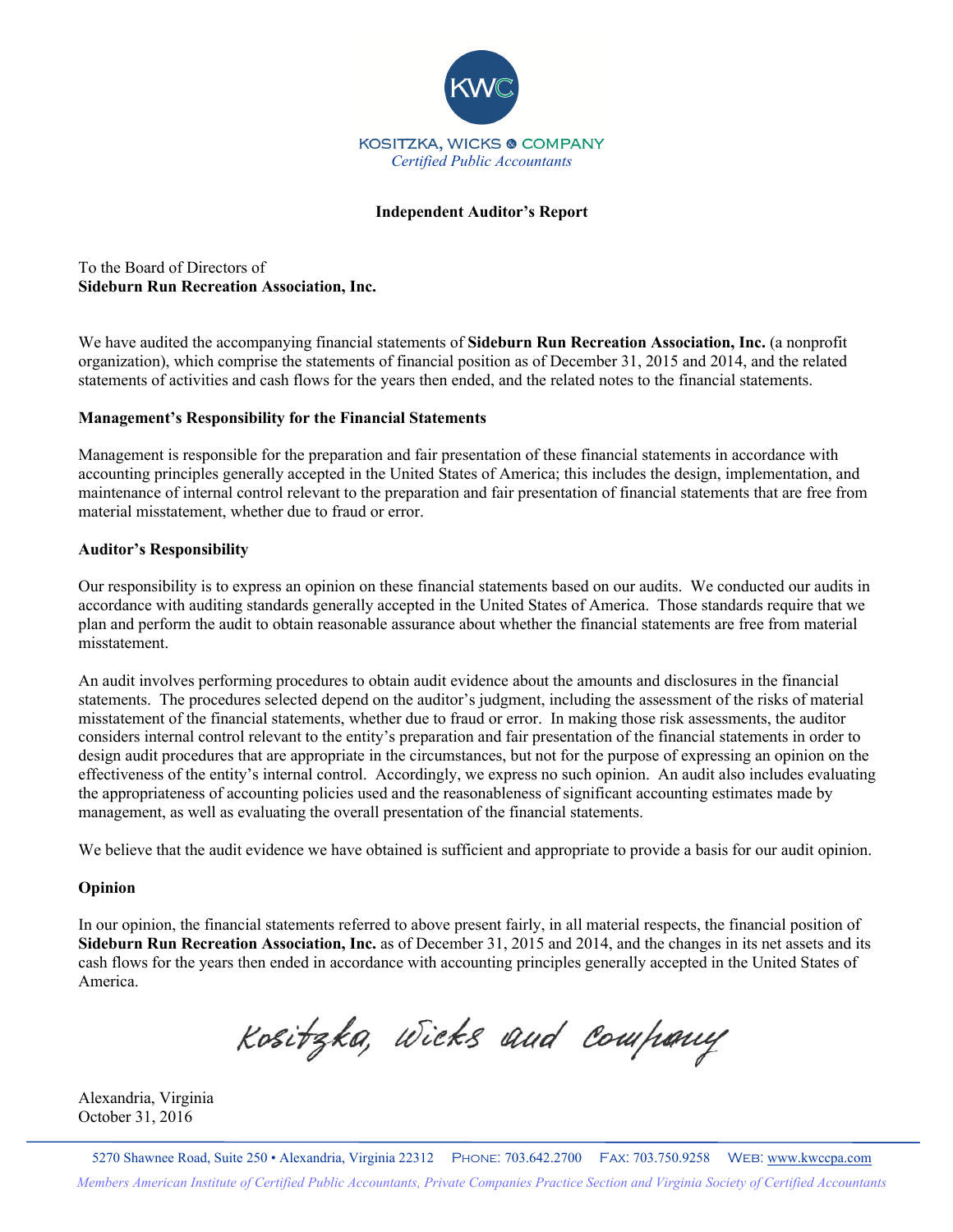### **Statements of Financial Position December 31,**

| December 31,                            | 2015 | 2014       |    |            |
|-----------------------------------------|------|------------|----|------------|
|                                         |      |            |    |            |
| <b>Assets</b>                           |      |            |    |            |
| Current assets                          |      |            |    |            |
| Cash and cash equivalents               | \$   | 71,627     | \$ | 66,769     |
| Prepaid expenses                        |      | 2,556      |    | 3,657      |
|                                         |      | 74,183     |    | 70,426     |
| Certificate of deposit                  |      | 46,000     |    | 46,000     |
| Property and equipment                  |      |            |    |            |
| Land                                    |      | 91,064     |    | 91,064     |
| Building, swimming pool and facilities  |      | 572,128    |    | 572,128    |
| Furniture and equipment                 |      | 69,022     |    | 69,022     |
| Less: Accumulated depreciation          |      | (504, 973) |    | (487, 479) |
|                                         |      | 227,241    |    | 244,735    |
| <b>Total assets</b>                     | \$   | 347,424    | \$ | 361,161    |
| <b>Liabilities and net assets</b>       |      |            |    |            |
| <b>Current liabilities</b>              |      |            |    |            |
| Accounts payable and accrued expenses   | \$   | 1,012      | \$ | 750        |
| Long-term membership certificates       |      | 192,640    |    | 209,865    |
| <b>Total liabilities</b>                |      | 193,652    |    | 210,615    |
| Net assets                              |      |            |    |            |
| Board-restricted funds                  |      |            |    |            |
| Capital renewal and renovation fund     |      | 76,000     |    | 66,000     |
| ADA renovation fund                     |      | 9,000      |    | 6,000      |
| Total board-restricted funds            |      | 85,000     |    | 72,000     |
| Unrestricted                            |      | 68,772     |    | 78,546     |
| <b>Total net assets</b>                 |      | 153,772    |    | 150,546    |
| <b>Total liabilities and net assets</b> | \$   | 347,424    | \$ | 361,161    |

See accompanying notes and independent auditor's report.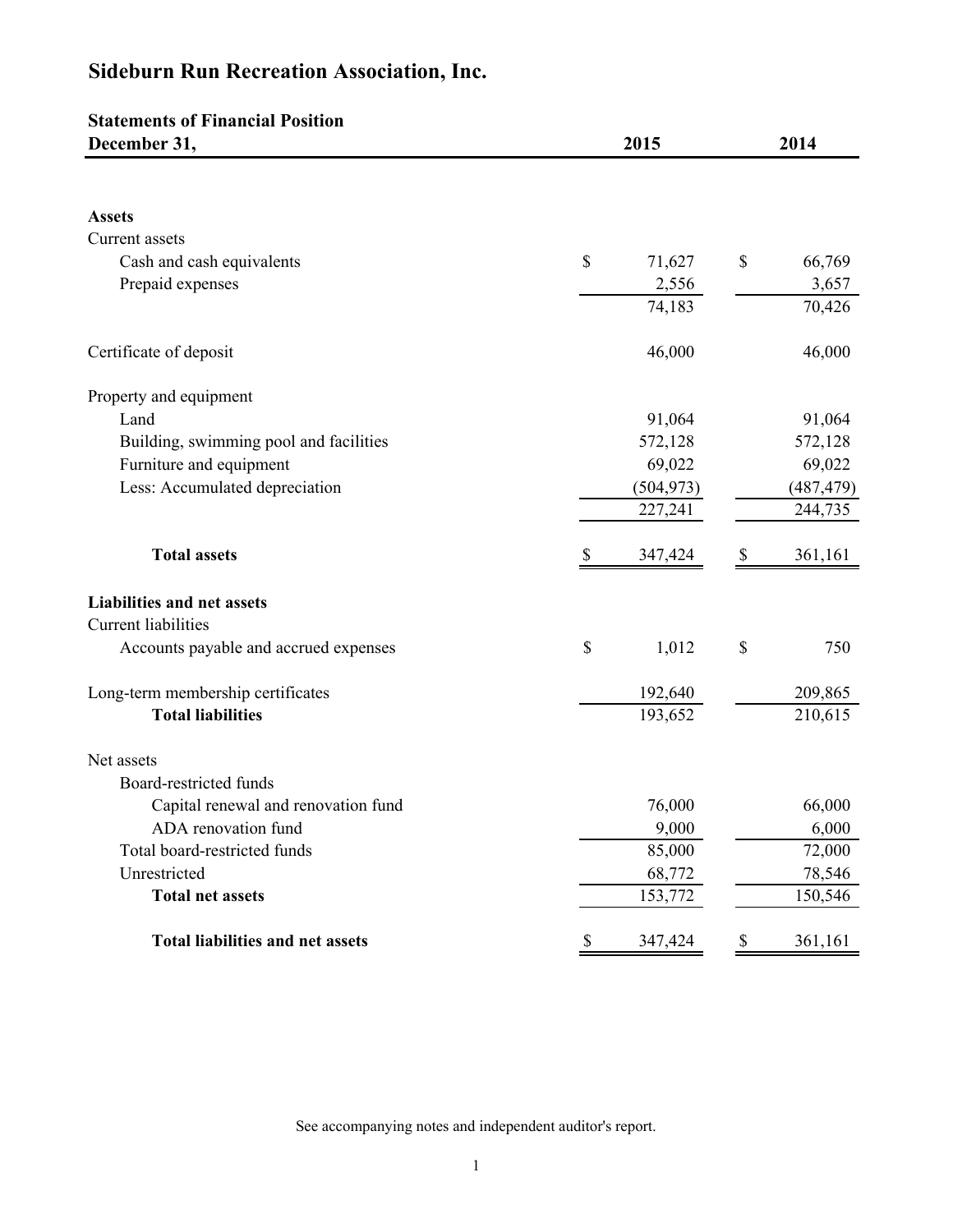| <b>Statements of Activities</b>              |               |                     |    | 2014                |
|----------------------------------------------|---------------|---------------------|----|---------------------|
| for the years ended December 31,             |               | 2015                |    |                     |
| Revenue                                      |               |                     |    |                     |
|                                              | $\mathcal{S}$ |                     | \$ |                     |
| Membership dues<br>Maintenance fees          |               | 131,637<br>7,130    |    | 131,461             |
| Guest fees                                   |               |                     |    |                     |
|                                              |               | 5,915<br>5,204      |    | 7,923<br>4,844      |
| Concessions, net<br>Other fees               |               | 1,697               |    | 729                 |
|                                              |               |                     |    |                     |
| Swim and dive team, net<br>Donations         |               | 3,225<br>619        |    | (1, 860)            |
|                                              |               | 9                   |    | 12                  |
| Interest                                     |               |                     |    | 524                 |
| Advertising<br>Transfers to restricted funds |               |                     |    |                     |
|                                              |               | (13,000)<br>142,436 |    | (13,000)<br>130,633 |
| <b>Expenses</b>                              |               |                     |    |                     |
| Accounting                                   |               | 5,000               |    | 4,000               |
| Administrative expense                       |               | 1,057               |    | 1,446               |
| Depreciation                                 |               | 17,494              |    | 18,798              |
| Insurance                                    |               | 8,614               |    | 11,088              |
| Maintenance and repair                       |               | 21,872              |    | 18,715              |
| Management fee                               |               | 70,742              |    | 65,821              |
| Membership incentives                        |               | 1,290               |    | 428                 |
| Miscellaneous                                |               | 437                 |    | 149                 |
| Social                                       |               | 2,232               |    | 2,077               |
| Supplies                                     |               | 7,632               |    | 3,845               |
| Taxes and licenses                           |               | 4,819               |    | 4,192               |
| Utilities                                    |               | 11,021              |    |                     |
|                                              |               |                     |    | 11,714              |
|                                              |               | 152,210             |    | 142,273             |
| Change in unrestricted net assets            |               | (9,774)             |    | (11,640)            |
| Unrestricted net assets, beginning of year   |               | 78,546              |    | 90,186              |
| Unrestricted net assets, end of year         | \$            | 68,772              | \$ | 78,546              |
| Board-restricted funds, beginning of year    | \$            | 72,000              | \$ | 59,000              |
| <b>Transfers to restricted funds</b>         |               | 13,000              |    | 13,000              |
| Board-restricted funds, end of year          | \$            | 85,000              | \$ | 72,000              |

See accompanying notes and independent auditor's report.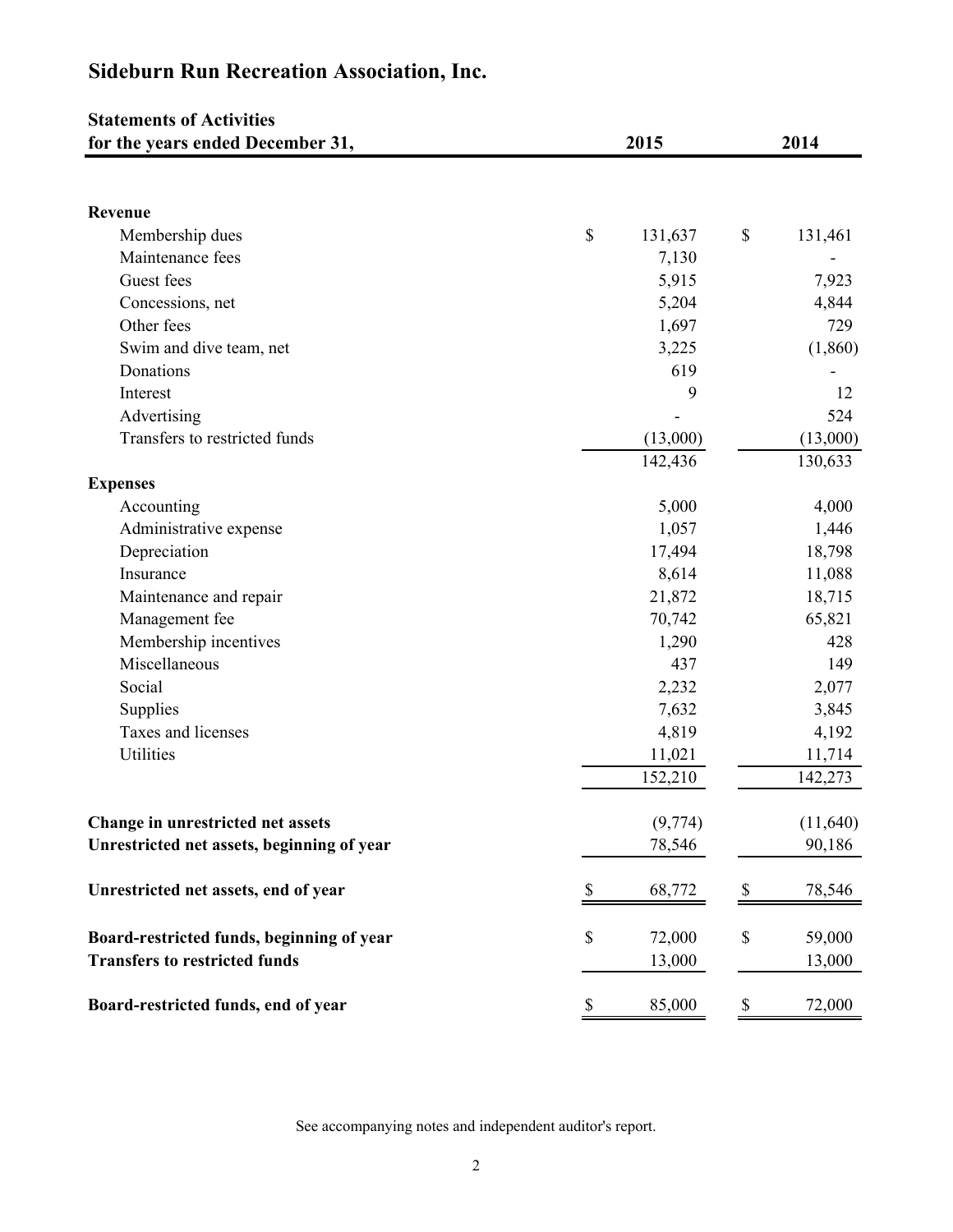## **Statements of Cash Flows**

| for the years ended December 31,                        | 2015        | 2014 |          |  |
|---------------------------------------------------------|-------------|------|----------|--|
| <b>Cash flows from operating activities</b>             |             |      |          |  |
| Change in net assets                                    | \$<br>3,226 | \$   | 1,360    |  |
| Adjustments to reconcile change in net assets           |             |      |          |  |
| to net cash provided by operating activities            |             |      |          |  |
| Depreciation                                            | 17,494      |      | 18,798   |  |
| Decrease in operating assets                            |             |      |          |  |
| Prepaid expenses                                        | 1,101       |      | 428      |  |
| Increase (decrease) in operating liabilities            |             |      |          |  |
| Accrued expenses                                        | (750)       |      | (750)    |  |
| Accounts payable                                        | 1,012       |      |          |  |
| Net cash provided by operating activities               | 22,083      |      | 19,836   |  |
| <b>Cash flows from investing activities</b>             |             |      |          |  |
| Purchase of property and equipment                      |             |      | (33,100) |  |
| Net cash used in investing activities                   |             |      | (33,100) |  |
| <b>Cash flows from financing activities</b>             |             |      |          |  |
| Redemption of membership certificates, net of issuances | (17,225)    |      | (1,800)  |  |
| Net cash used in financing activities                   | (17,225)    |      | (1,800)  |  |
| Net increase (decrease) in cash and cash equivalents    | 4,858       |      | (15,064) |  |
| Cash and cash equivalents, beginning of year            | 66,769      |      | 81,833   |  |
| Cash and cash equivalents, end of year                  | 71,627      |      | 66,769   |  |
| Supplemental disclosure of cash flow information        |             |      |          |  |
| Cash paid for interest                                  | \$          | \$   |          |  |
| Income taxes paid                                       | \$          | \$   |          |  |

See accompanying notes and independent auditor's report.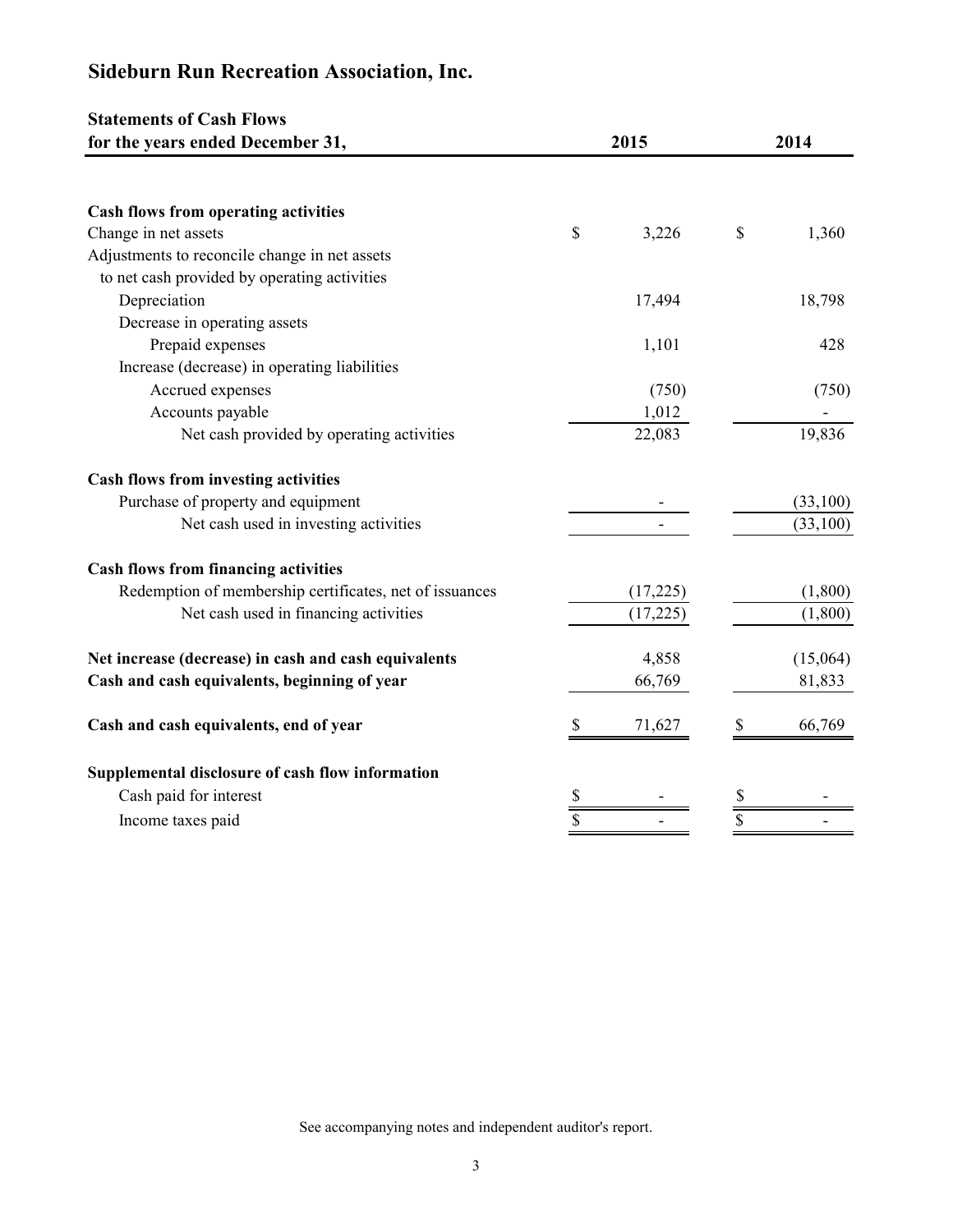#### **Notes to Financial Statements December 31, 2015 and 2014**

#### **1. Organization**

Sideburn Run Recreation Association, Inc. (the Association) is a membership organization. The Association is responsible for the operation and maintenance of the neighborhood swimming pool. The Association shall have no more than 500 members. The Association's main source of revenue is dues collected from members.

#### **2. Summary of significant accounting policies**

#### **Basis of accounting**

The financial statements of the Association are prepared using the accrual method of accounting, with the exception of membership dues, which are recorded as described below under the revenue recognition section. In accordance with this method of accounting, expenses are recognized in the period in which they are incurred.

#### **Use of estimates**

The preparation of financial statements in conformity with U.S. generally accepted accounting principles requires management to make estimates and assumptions that affect the reported amounts of assets and liabilities and disclosure of contingent assets and liabilities at the date of the financial statements and the reported amounts of revenues and expenses during the reporting period. Actual results could differ from those estimates.

#### **Revenue recognition**

In recognition of the voluntary nature of the membership, the Association does not accrue membership dues and record related receivables but rather recognizes such revenue as received, following a practice prevalent among voluntary membership organizations. Members are notified of annual membership dues on or around March 1<sup>st</sup> of each year.

#### **Cash and cash equivalents**

The Association considers all cash and unrestricted highly liquid investments with an initial maturity of three months or less to be cash equivalents. Certificates of deposit with original maturities of over 90 days are classified as short-term investments and are stated at cost.

#### **Concentration of credit risk**

FDIC insurance on interest-bearing accounts is \$250,000 per depositor, per insured bank. Cash deposits at December 31, 2015 and 2014 consisted of \$118,932 and \$112,156, respectively, all of which were insured by the Federal Deposit Insurance Corporation.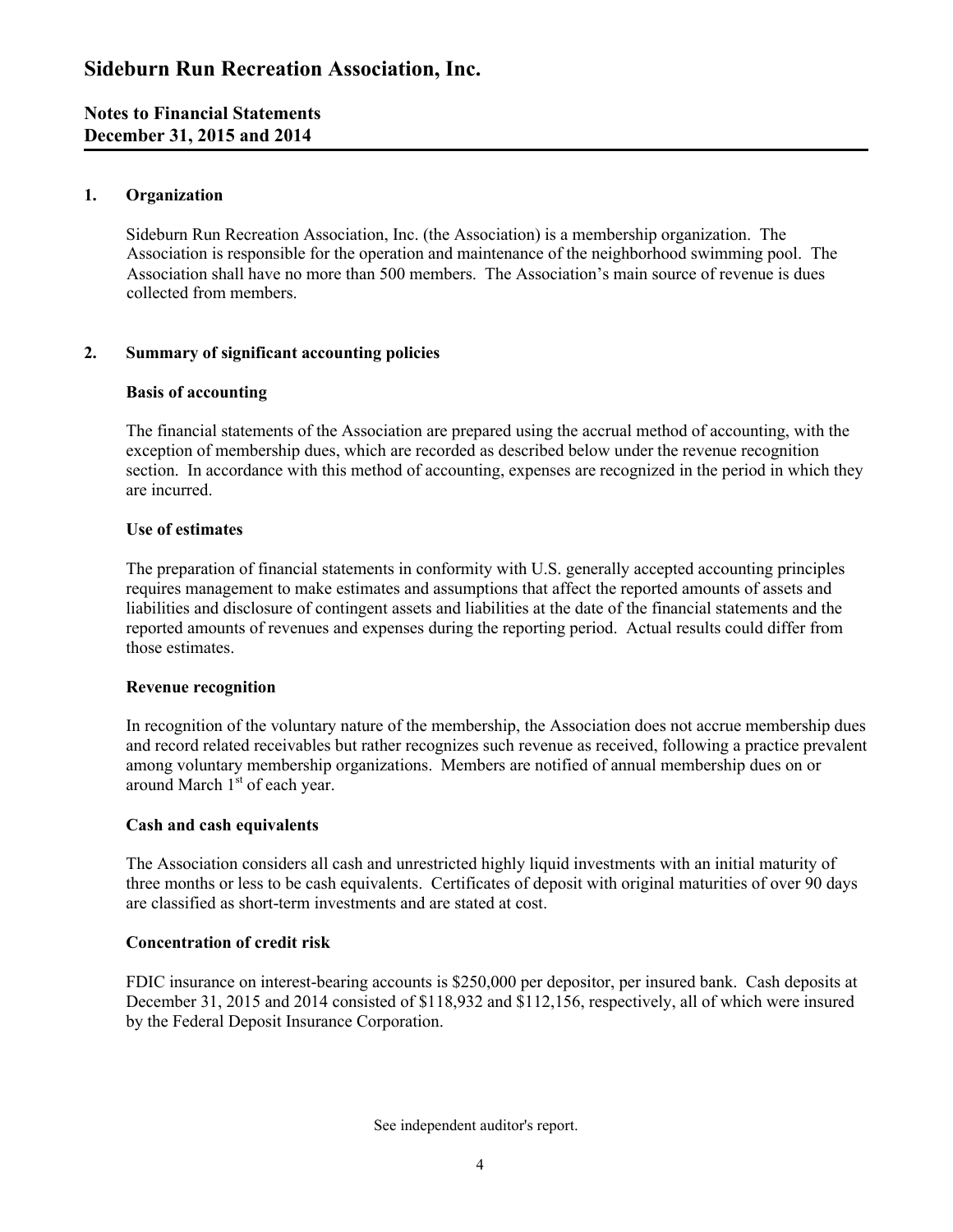#### **Notes to Financial Statements December 31, 2015 and 2014**

#### **2. Summary of significant accounting policies (continued)**

#### **Income taxes**

The Association is exempt from income taxes through its exempt purpose activities under the provisions of Section  $501(c)(7)$  of the Internal Revenue Code. The Association is subject to income taxes, at the corporate tax rates, on activities deemed not to be within the scope of its exempt purpose function. Unrelated business income was \$9 and \$536 for the years ended December 31, 2015 and 2014, respectively. No unrelated business income taxes were incurred for the years ended December 31, 2015 and 2014.

The material jurisdictions subject to potential examination by taxing authorities are the U.S. and Virginia. Management does not believe that the ultimate outcome of any future examinations of tax years will have a material impact on the Association's results of operations. Tax years that remain subject to examination by the IRS are 2012 through 2015.

#### **Other financial assets and liabilities**

Financial assets with carrying values approximating fair value include cash and cash equivalents and prepaid expenses. Financial liabilities with carrying values approximating fair value include accounts payable and accrued expenses. The carrying value of these financial assets and liabilities approximates fair value due to their short maturities, and any associated interest rates approximate current market rates.

#### **3. Certificate of deposit**

A certificate of deposit, with an interest rate linked to the S&P 500 index and maturing on August 21, 2017, was stated at a cost of \$46,000 for the years ended December 31, 2015 and 2014.

#### **4. Property**

It is the Association's policy to capitalize property and equipment with costs over \$1,000. Lesser amounts are expensed. Purchased property and equipment is capitalized at cost. Property and equipment are depreciated using the straight-line method over the estimated useful life of the asset, generally between 5 and 20 years.

Upon dissolution of the Association, if there is money or other assets remaining after satisfaction of the corporate obligations of all and any kinds, such excess money or assets shall be given to one or more municipal or charitable organizations, societies, or corporations to be used exclusively to procure, erect, or maintain recreational facilities or recreation programs within the County of Fairfax, Virginia.

See independent auditor's report.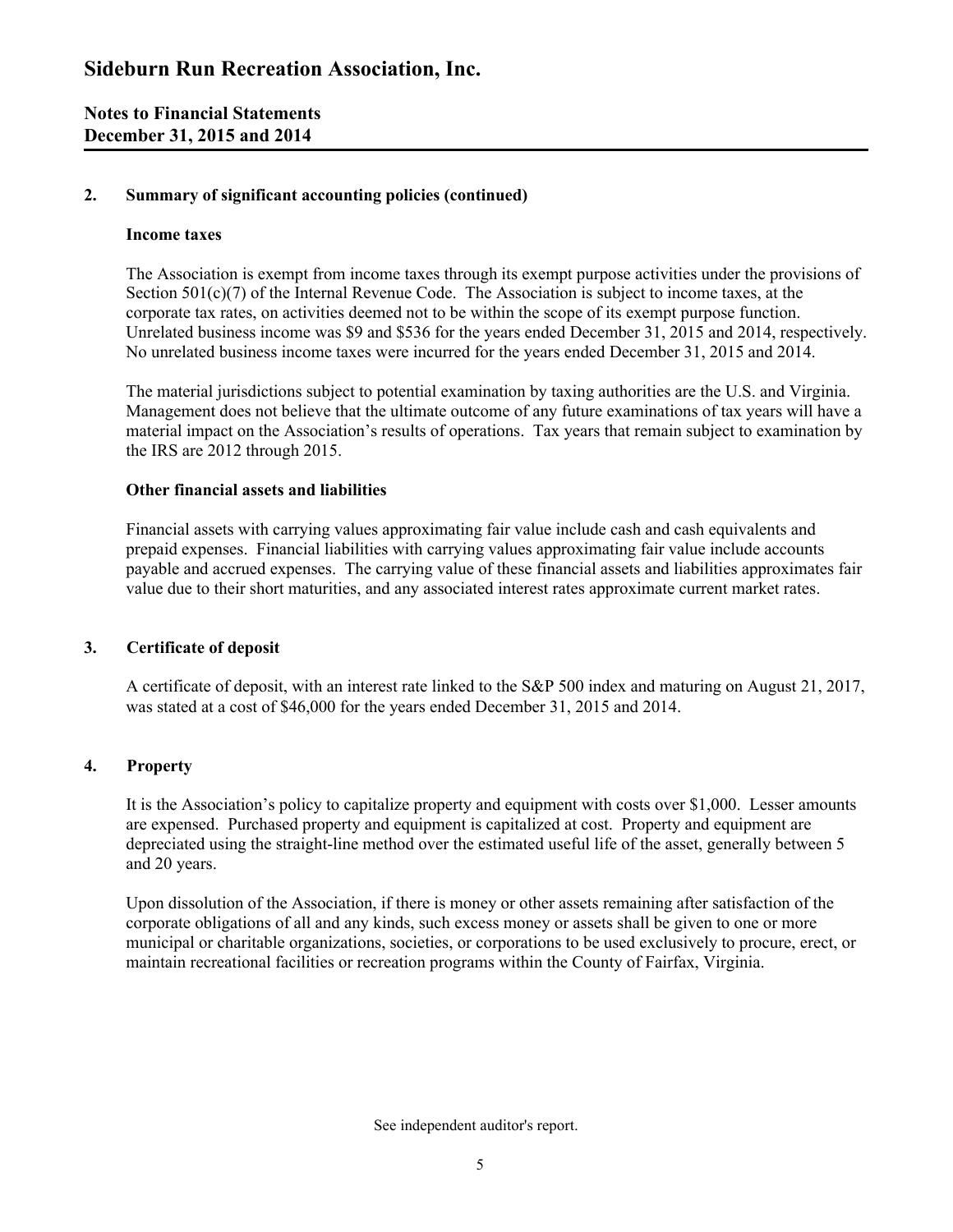#### **Notes to Financial Statements December 31, 2015 and 2014**

#### **4. Property (continued)**

A summary of information relative to property depreciation as of December 31, 2015 and 2014 is as follows:

|                         | Depreciation<br>expense |        |    | Accumulated<br>depreciation |    |         |    |         |
|-------------------------|-------------------------|--------|----|-----------------------------|----|---------|----|---------|
|                         |                         | 2015   |    | 2014                        |    | 2015    |    | 2014    |
| <b>Building</b>         | \$                      | 1,368  | \$ | 1,368                       | \$ | 122,548 | \$ | 121,180 |
| Facilities              |                         | 7,385  |    | 7,016                       |    | 118,197 |    | 110,812 |
| Swimming pool           |                         | 8,741  |    | 8,744                       |    | 205,206 |    | 196,465 |
| Furniture and equipment |                         |        |    | 1,670                       |    | 59,022  |    | 59,022  |
|                         | \$                      | 17,494 | \$ | 18,798                      |    | 504,973 | \$ | 487,479 |

#### **5. Membership certificates**

Membership certificates represent the right to use the Association's facilities upon payment of dues which are determined annually by the Board. A membership certificate holder also has the right to vote and is eligible to serve on the Board. Membership certificates are redeemable.

#### **6. Management fee**

During the years ended December 31, 2015 and 2014, the Association was obligated under a contract with Crystal Aquatics to provide pool personnel and perform routine pool cleaning and maintenance services. For the years ended December 31, 2015 and 2014, management fees under this contract were \$70,742 and \$65,821, respectively. Subsequent to year end, this contract was terminated and replaced by a contract with Guardian Aquatics. Future minimum management fees under this new contract are as follows for the years ending December 31,

| 2016<br>2017<br>2018 | \$<br>51,000<br>51,500<br>52,500 |
|----------------------|----------------------------------|
|                      | \$<br>155,000                    |

See independent auditor's report.